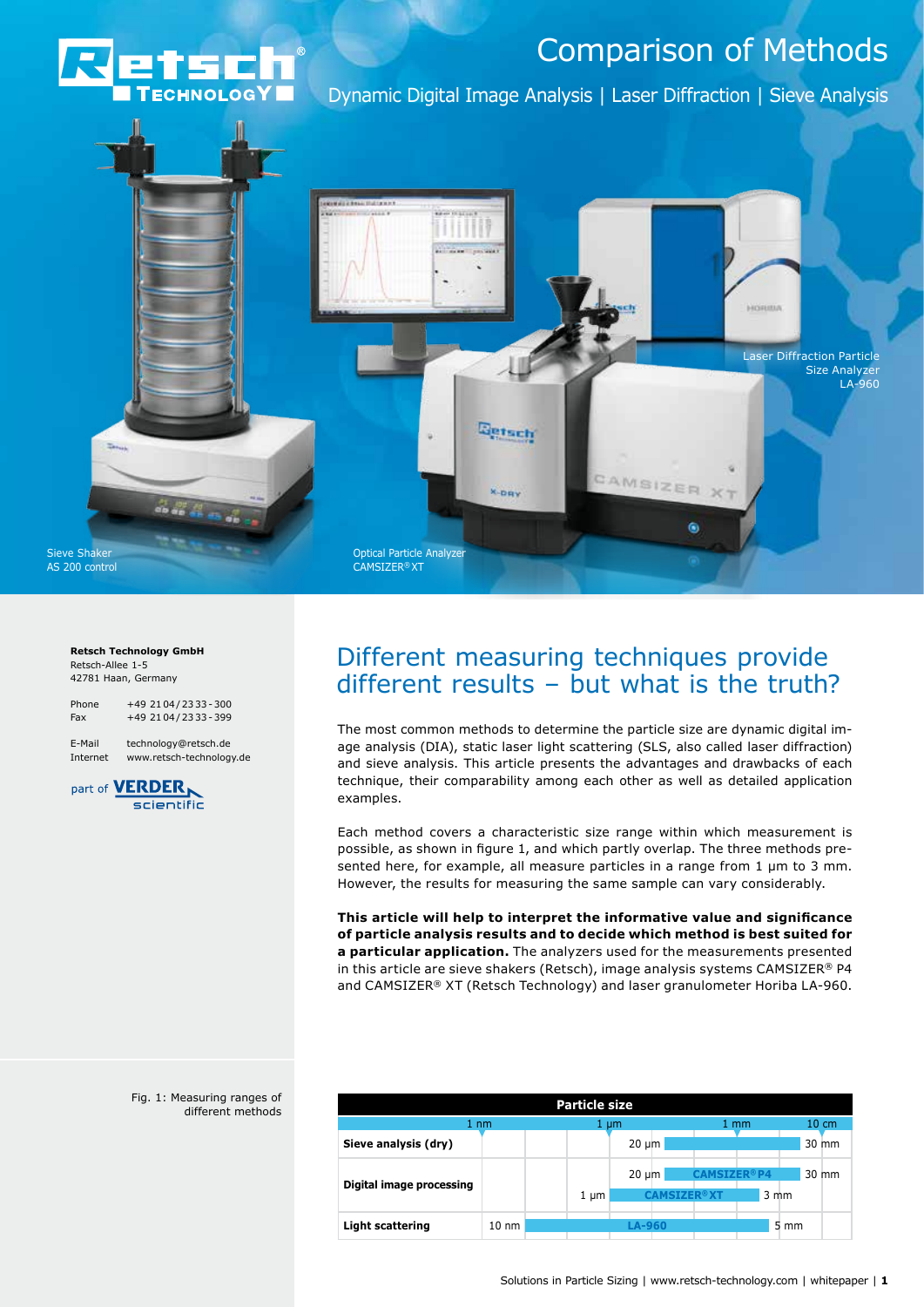

Dynamic Digital Image Analysis | Laser Diffraction | Sieve Analysis

## Sieve analysis: committed to tradition

Sieve analysis still is the traditional and most commonly used method for particle size determination. A sieve stack consists of a number of sieves with increasing aperture sizes stacked upon each other and the sample is placed on the uppermost sieve. The stack is clamped to a sieve shaker and set into vibration for a period of time. As a result, the particles are distributed to the sieves in the stack (fractions) according to their size. Ideally, the particles pass the smallest possible sieve aperture with their smallest projection surface. Taking cubic particles as a model, this corresponds to the edge length of the cube. For lenticular particles, the size determined by sieve analysis would be a value between the thickness and the diameter of the lense, as the particle is oriented diagonally towards the sieve aperture (fig. 2 and 3). **Hence, sieve analysis is a technique which measures particles in their preferred orientation with a tendency to determine mostly the particle breadth.** 



Sieve analysis is carried out up to a point where the sample mass on the respective sieves no longer changes (= constant mass). Each sieve is weighed and the volume of each fraction is calculated in percent by weight, providing a mass-related distribution. **The resolution of sieve analysis is limited by the number of obtainable** 

Fig. 2: Model of a measurement of lenticular particles with sieve analysis and DIA. The lense falls diagonally through the smallest possible sieve aperture. DIA "sees" the lense larger or smaller, depending on its orientation. This results in different particle size distributions: the red curve shows the DIA result, the black curve represents sieve analysis results.

**size fractions.** A standard sieve stack consists of a maximum of 8 sieves which means that the particle size distribution is based on only 8 data points. Automation of the procedure is hardly possible which makes it rather time-consuming. The single steps of sieve analysis are: initial weighing, 5 – 10 minutes sieving, back weighing, and cleaning of the sieves. The most common sources of error are: overloading of the sieves (blocking of sieve apertures, too coarse results); old, worn or damaged sieves (too fine results); or errors in data transfer. It should also be taken into account that the aperture sizes of new standard-compliant sieves are also subject to certain tolerances. The average real aperture size of a 1 mm sieve, for example, is permitted to deviate about  $\pm 30$  µm, for a 100 µm sieve it is  $\pm 5$  µm (i.e. the average real aperture size lies between 95 and 105 µm). However, this is just the mean value which means that some of the apertures can be even larger. With sufficient sieving time the particles find the largest apertures which results in particles larger than the nominal aperture size of the sieve passing through the sieve.



Thus the sieve becomes effectively larger than the nominal aperture size indicates. These tolerances are particularly apparent in sieve analysis results of spherical samples or samples with narrow particle size distributions, as can be clearly seen in figure 4 which shows the measurement results of a sample of glass beads.

Fig. 3: Model of a measurement of cubic particles with sieve analysis and DIA. Sieve analysis determines the edge length whereas DIA measures the edge length or, depending on the orientation of the particle, a higher value (max. edge length \* square root of 2 of the hexagonal projection), but never smaller than the value obtained by sieve analysis. Red curve = measurement with DIA, black curve = sieve analysis.

In addition to the dry sieving procedure with wire mesh sieves described in this article, there are other special methods such as wet sieving or air jet sieving.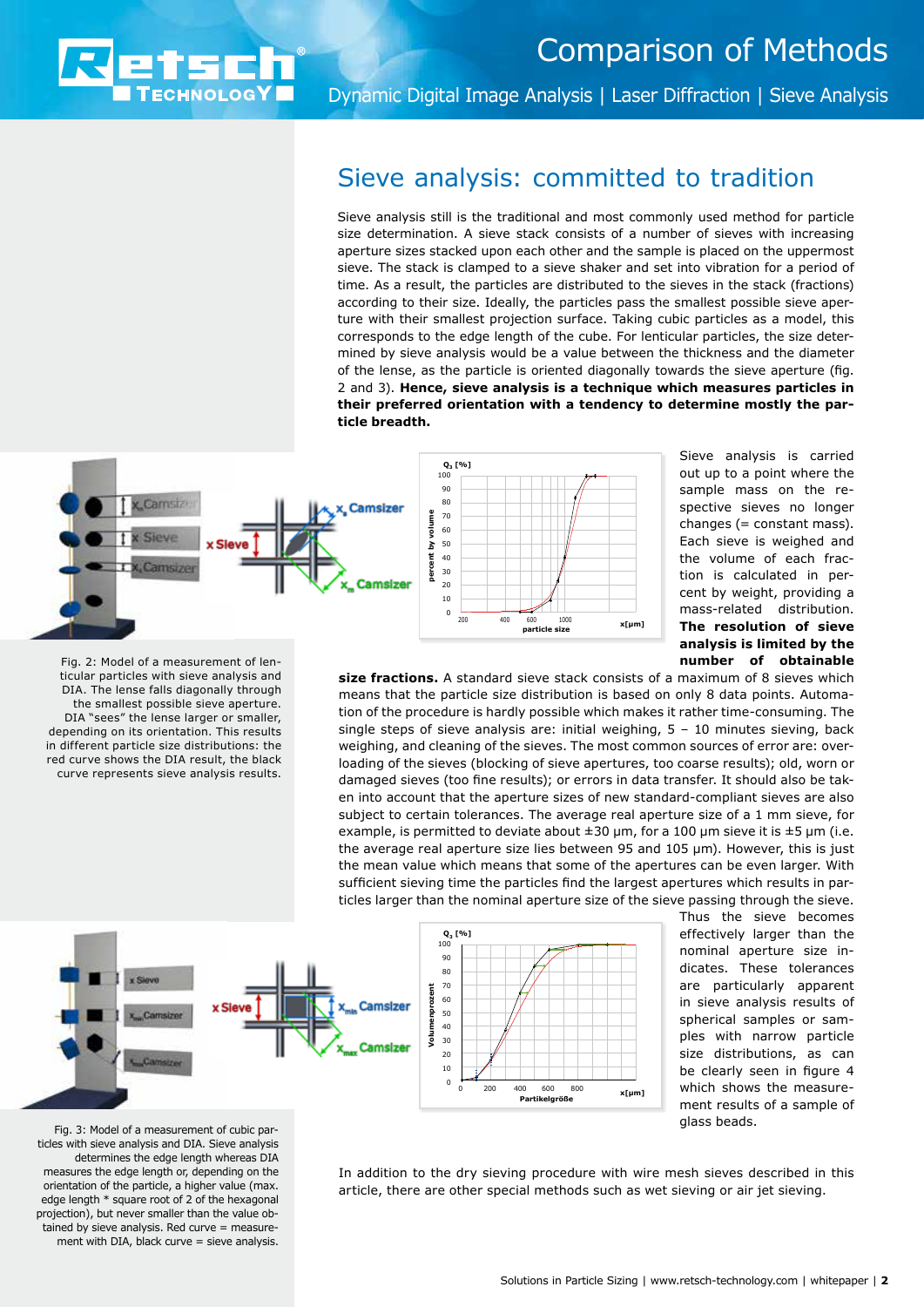

Dynamic Digital Image Analysis | Laser Diffraction | Sieve Analysis





Fig. 4: Measurement of a glass bead sample with DIA (CAMSIZER® P4, red) and sieve analysis (\* black). The measurements can only be compared at the points which represent the sieve fractions. There is excellent agreement between the results. When taking a closer look at the data at 710 µm, it becomes apparent that the deviation of the  $Q_3(x)$  value is 6% which seems quite a lot at first sight. However, the deviation in size is only 13 um and is thus within the tolerance of a 710 µm sieve which is ±25 µm. As the cumulative curve is very steep at this point, even a small difference in size has a strong impact on the  $Q_3(x)$  value.

# Dynamic Digital Image Analysis (DIA): What you see is what you get

There are two techniques of dynamic image analysis. Static DIA is basically a microscope which measures the sample placed on an object plate step by step. Although the quality of the images is very good and the optical resolution quite high, this technique has some decisive drawbacks with regards to representing particle size distributions: the measuring range is limited, the procedure is rather timeconsuming and the quantity of analyzed particles is often not sufficient to obtain a statistically sound statement about the entire sample. Consequently, we will only discuss dynamic image analysis in this article. **This involves a large amount of particles which pass a camera system in a relatively short time (2 to 5 minutes) and are analyzed moving in real time.** Figure 5 shows a schematic of this measurement principle as implemented in the CAMSIZER® XT. The system measures free falling particles as well as suspensions and also features dispersion by air pressure for those particles which tend to agglomerate. **Modern DIA systems analyze more than 100 images per second in real time, detecting millions of individual particles within only a few minutes.** This performance is based on fast cameras, bright light sources, short exposure times and powerful software.

Fig. 5: The image analysis system of the CAMSIZER® XT. The CAMSIZER® series uses patented dual camera technology with different resolutions to realize an extremely wide measuring range. The cameras capture the projections of the particles.

### Patented Measurement Principle

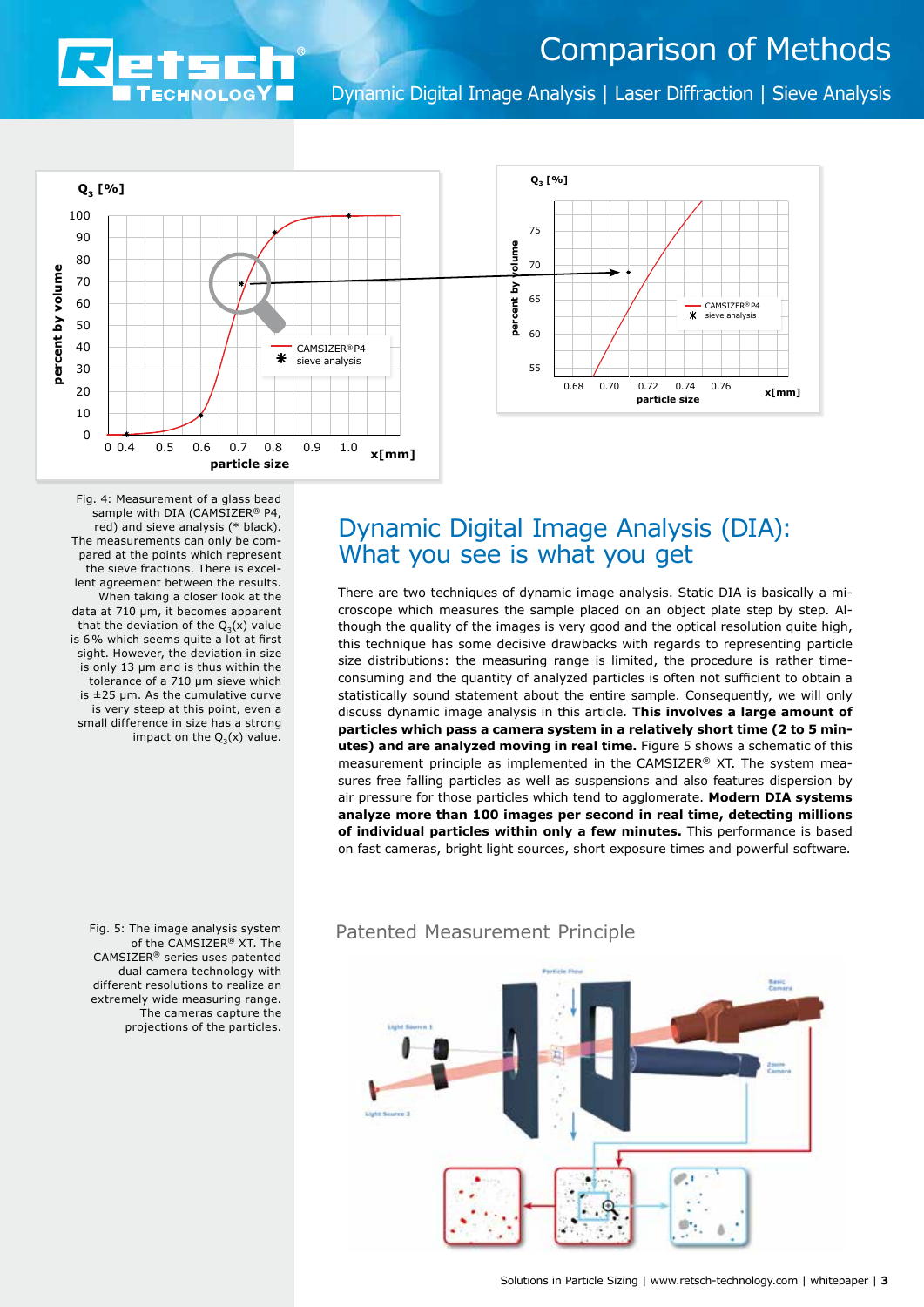Dynamic Digital Image Analysis | Laser Diffraction | Sieve Analysis

In contrast to sieve analysis DIA measures the particles in a completely random orientation. **A variety of size as well as shape parameters are determined based on the particle images.** Typical size parameters are, for example, breadth, length and diameter of equivalent circle (see fig. 6). Parameters to describe the particle shape include sphericity, symmetry, convexity and aspect ratio. **An essential characteristic of DIA is the extremely high detection sensitivity for oversized grains.** The CAMSIZER® P4, for example, is designed to detect every single particle of a sample; the model CAMSIZER® XT has a detection limit of 0.1% for oversized particles. The resolution of DIA systems is also unbeatable: smallest size differences within the micrometer range are reliably detected and multimodal distributions are dissolved without fail.

Abb. 6: The DIA uses various size definitions to determine the particle size distribution. Consequently, one measurement can produce several distributions. In this example, the red curve is based on the measurement of particle width; the blue one represents particle length. The parameter X-area stands for the diameter of equivalent circle which is defined as the particle size. It depends on the original question which results are finally relevant. When examining fibres or extrudates, the length parameters are of interest; width is more important if comparison to sieve analysis is required.

**ECHNOLOGY** 



If DIA is compared to sieve analysis, the particle "breadth" is the common parameter. However, when measuring irregularly shaped particles there are still systematic differences in the obtained results due to the fact that DIA measures the particles in random orientation. Figures 2 and 3 illustrate for special particle shapes how the differences in the particle size measurement occur and how they can be interpreted. The differences in particle size distributions are systematic for each defined particle shape. **The CAMSIZER® software features algorithms which allow for compensation of these differences so that the DIA results correlate to almost 100% to those obtained by sieve analysis** (fig. 7). This procedure is frequently applied in particle size analysis applications for quality control because in a globalized market many products are analyzed by different laboratories with different measuring techniques, creating a need for comparability.



Fig. 7: Example for the excellent agreement between measurement results of two sand samples obtained by DIA (red and blue curve) and sieve analysis (\*).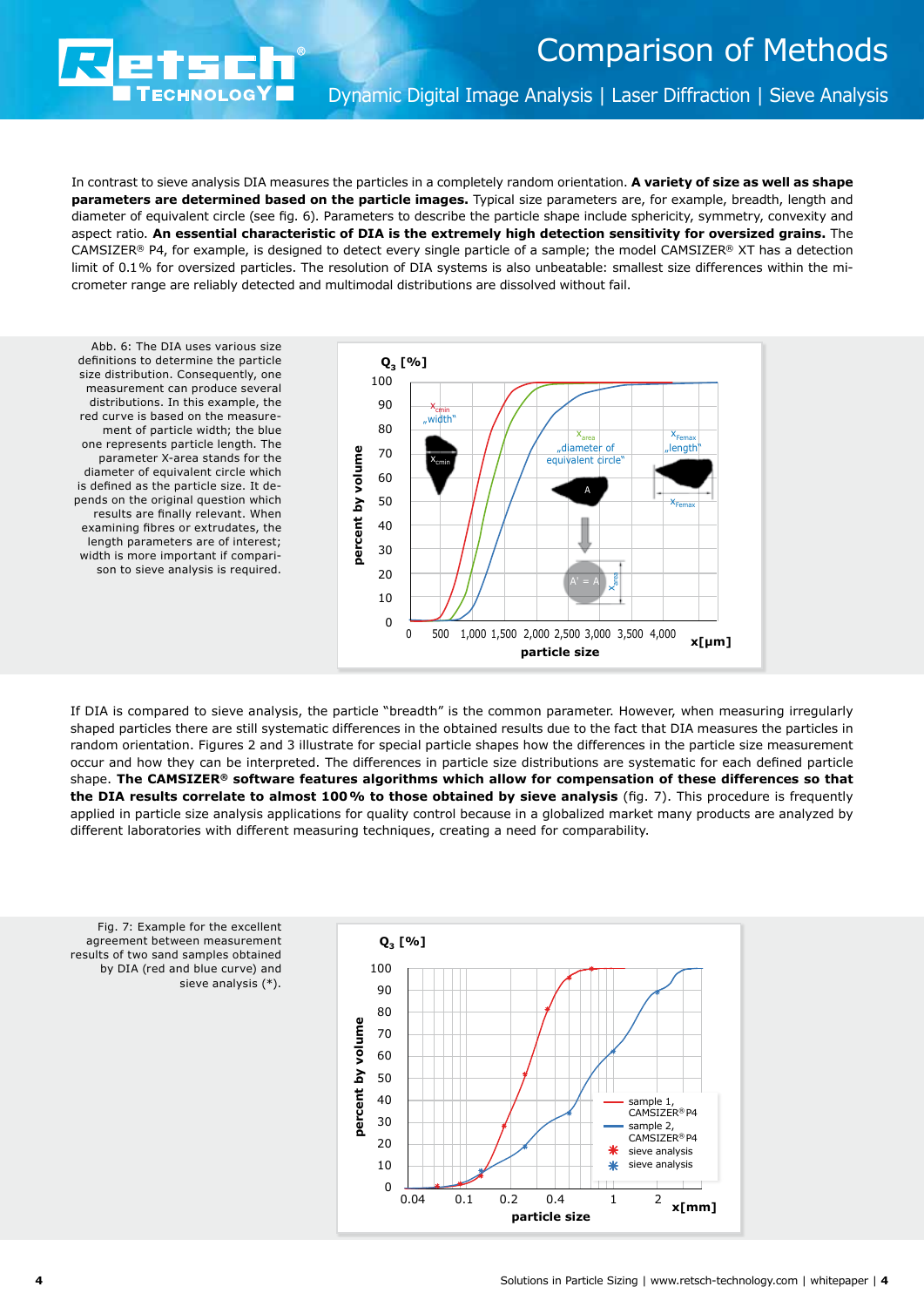

Dynamic Digital Image Analysis | Laser Diffraction | Sieve Analysis

### Laser diffraction: Spheres and collectives

**With static laser light analysis, also called laser diffraction, particle sizes are measured indirectly by detecting intensity distributions of laser light scattered by particles at different angles.** Figure 8 shows the set up of a modern laser granulometer such as Horiba's LA-960. This technique is based on the phenomenon that light is scattered by particles and the correlation between intensity distribution and particle sizes are well-known. Simply put, large particles scatter the light to small angles while small particles produce larger angles. Whereas large particles produce rather sharp intensity distributions with distinctive maxima and minima at defined angles, the light scattering pattern of small particles becomes more and more diffuse and the overall intensity decreases. It is particularly difficult to measure differently sized particles in a polydisperse sample as the individual light scattering signals of the particles superimpose each other.



Fig. 8: The laser light scattering spectrometer Horiba LA-960 uses two light sources and 93 measurement channels to record the scattered light pattern over a wide angle. It is possible to analyze suspensions, emulsions as well as dry powders in a measuring range from 0.01 m to 5,000 µm.

Static laser light scattering (SLS) is an indirect method which calculates particle size distributions on the basis of superimposed scattered light patterns caused by a whole collective of particles. Moreover, it is essential to know the optical characteristics of the material (refraction index) for small particles to obtain reliable results. SLS is based on the assumption that all particles are spherical so that shape analysis is not possible. **A big advantage of SLS is the enormously wide measuring range; none of the other techniques presented here is able to detect particles smaller than 1 micron**. Analyses with SLS are easy to carry out and they can be automated to a large extent. **A drawback of this method is the relatively poor resolution**. Even the latest analyzer generation cannot detect oversized fractions if the volume is below 2 Vol%. To dissolve multimodal distributions the size of the two components involved needs to differ at least by factor 3. More than three different components in a mixture are basically not detectable. Figure 9 shows the example of a mixture of polystyrene-latex standard particles. In contrast to SLS, dynamic image analysis is capable of detecting exactly four different particle sizes whereas the laser diffraction analyzer cannot accurately dissolve the  $10 \mu m$  and  $12 \mu m$  particles.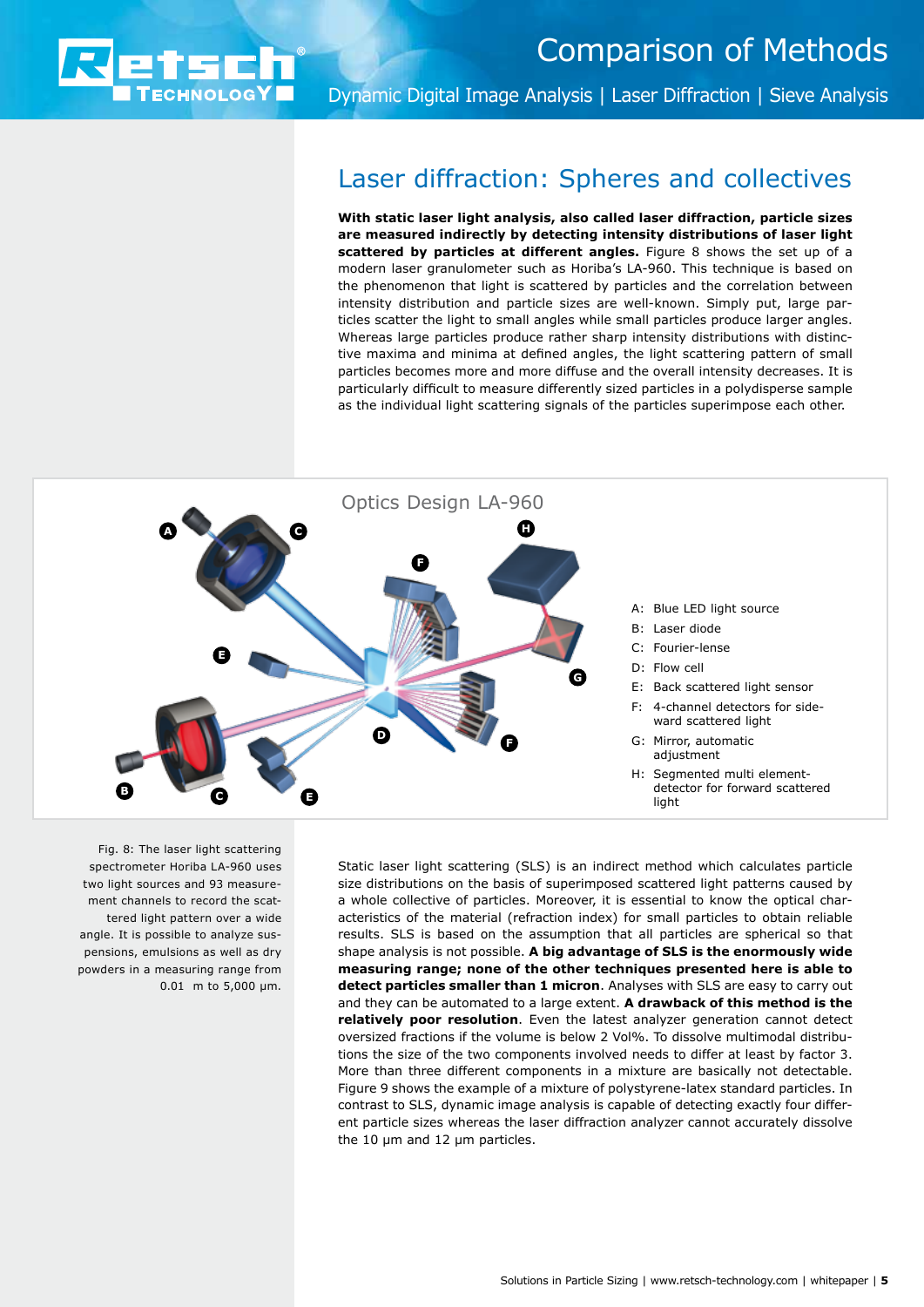

Dynamic Digital Image Analysis | Laser Diffraction | Sieve Analysis

Fig. 9: Measurement of a mixture of four particle standards  $(2.5 \text{ µm} - 5 \text{ m} - 10 \text{ µm} - 12 \text{ µm}).$ While DIA is able to distinguish the four components (red), laser diffraction identifies only three components.

**ECHNOLOGY** 



**Q3 [%]** 100  $90$  $80$ percent by volume **percent by volume** 70 particle width, DIA particle length, DIA 60 diameter of equivalent circle, 50 DIA 40 laser diffraction 30 sieve analysis 20 10 0 0 0.5 1 1.5 2 **x[mm] particle size**

Figure 10 illustrates the comparability between SLS, DIA and sieve analysis using the example of ground coffee. Sieve analysis provides the finest results; the measurement of particle breadth with the CAMSIZER® XT comes quite close to this. There is no comparability between sieve analysis and laser diffraction; the result obtained with SLS corresponds roughly to the X-area parameter (diameter of equivalent circle). The various particle dimensions which are measured are all attributed to spherically shaped particles. Therefore, SLS always provides wider size distributions than image analysis.

This becomes even more apparent in figure 11 which shows a measurement comparison of cellulose fibers. Whereas DIA distinguishes between the thickness and length of the fibers, SLS is not able to do so. The measurement curve of laser diffraction first runs parallel to the width measurement of DIA (red) and then approaches the "fibre length" (blue).



Fig. 10: Measurement of ground coffee with different methods. DIA, particle width (red); DIA, particle length (blue); DIA, diameter of the equivalent circle (green); laser diffraction (orange \*); sieve analyses (black \*).

Fig. 11: Measurement of cellulose fibres. The CAMSIZER® XT (image analysis) measures particle breadth (red), particle length (blue), and X-area (green). The SLS measurement (\*) is a mixture of breadth and length and shows a continuous transition. DIA can distinguish between breadth and length.